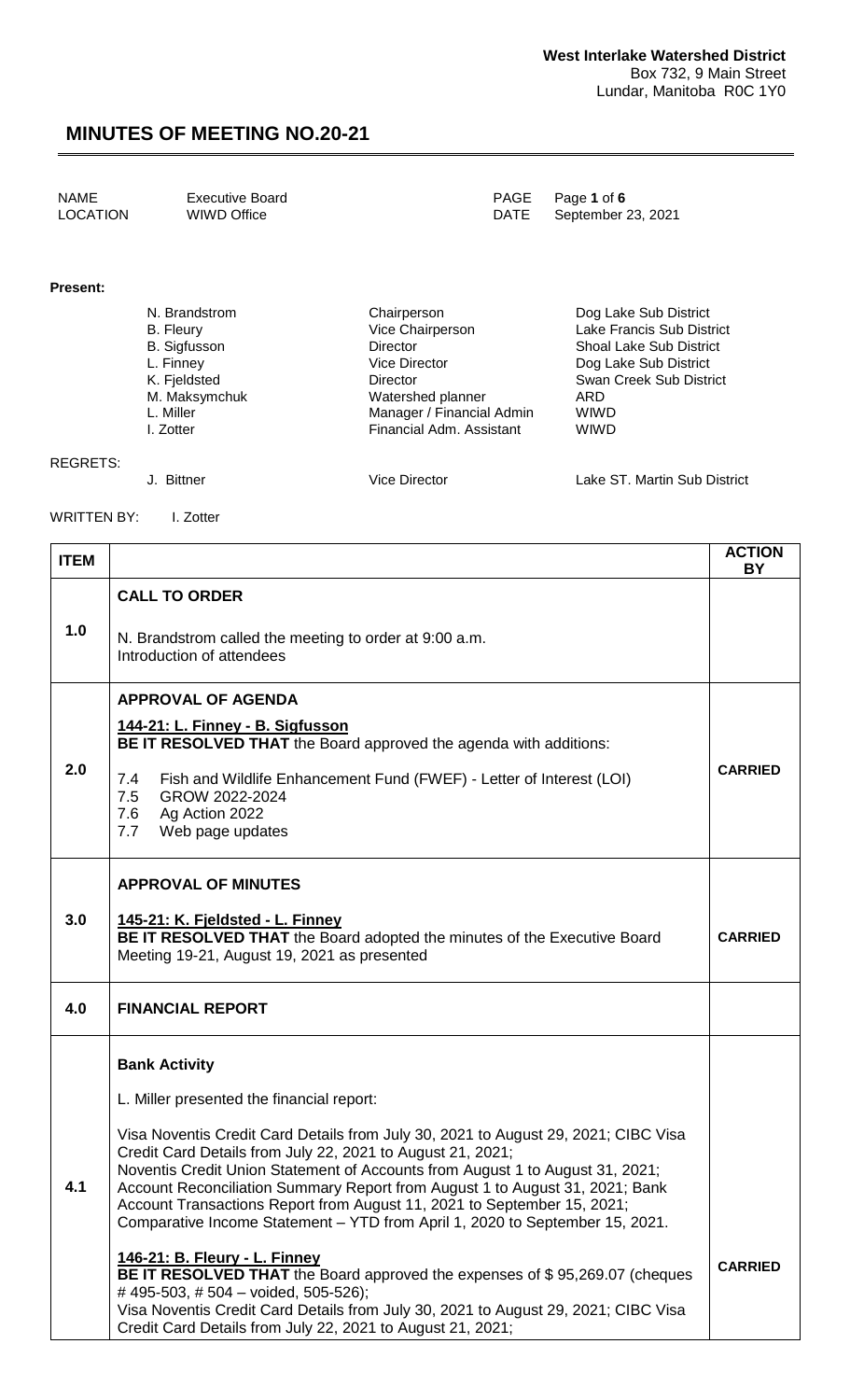| <b>NAME</b><br><b>LOCATION</b> | <b>Executive Board</b><br><b>WIWD Office</b>                                                                                                                                                                                                                                                                                                                                                                                                             | PAGE<br><b>DATE</b> | Page 2 of 6<br>September 23, 2021 |  |
|--------------------------------|----------------------------------------------------------------------------------------------------------------------------------------------------------------------------------------------------------------------------------------------------------------------------------------------------------------------------------------------------------------------------------------------------------------------------------------------------------|---------------------|-----------------------------------|--|
|                                | Noventis Credit Union Statement of Accounts from August 1 to August 31, 2021;<br>Account Reconciliation Summary Report from August 1 to August 31, 2021; Bank<br>Account Transactions Report from August 11, 2021 to September 15, 2021;<br>Comparative Income Statement - YTD from April 1, 2020 to September 15, 2021.                                                                                                                                 |                     |                                   |  |
| 5.0                            | <b>SUB DISTRICT RECOMMENDATIONS</b><br>All Member Meeting tentatively scheduled September 9, 2021 at 7:00 p.m. at Lundar<br>Legion has been cancelled.<br>Staff contacted all RMs with an inquiry if they would like to receive an update from the<br>WIWD, and scheduled dates and time for delegations. N. Brandstrom and L. Miller<br>visited the RM of Woodlands and the RM of West Interlake and presented an update<br>on current WIWD activities. |                     |                                   |  |
| 6.0                            | <b>OLD BUSINESS</b>                                                                                                                                                                                                                                                                                                                                                                                                                                      |                     |                                   |  |
| 6.1                            | <b>Integrated Watershed Management plan (IWMP)</b><br>No updates at this time. Staff to send an inquiry if Public Meetings can be scheduled<br>under new Health Order.                                                                                                                                                                                                                                                                                   |                     |                                   |  |
| 6.2                            | <b>Northwest Interlake IWMP</b><br>No updates at this time                                                                                                                                                                                                                                                                                                                                                                                               |                     |                                   |  |
| 6.3                            | <b>Siglunes Project / Burnt Lake</b><br>Siglunes Project: no updates at this time<br>Burnt Lake Project "Enhancement of Fishway on Burnt Lake Drain" is completed.<br>Invoice has been received and paid.                                                                                                                                                                                                                                                |                     |                                   |  |
| 6.4                            | <b>Policy</b><br><b>Tabled</b>                                                                                                                                                                                                                                                                                                                                                                                                                           |                     |                                   |  |
| 6.5                            | <b>Conservation Trust 2021</b><br>Staff begin to collect second soil samples, and to schedule dates for Final Inspections.<br>Claims are being processed on on-going basis.                                                                                                                                                                                                                                                                              |                     |                                   |  |
| 6.6                            | <b>GRowing Outcomes in Watershed (GROW)</b><br>Completed projects have been inspected, supporting documentation has been collected<br>and processed on an ongoing basis. GROW funds are in the process of being<br>distributed to landowners.<br>Suggestion was made to organize a meeting where the Local GROW Committee<br>members and applicants can discuss program's details. Meeting can be scheduled in<br>January or February of 2022.           |                     |                                   |  |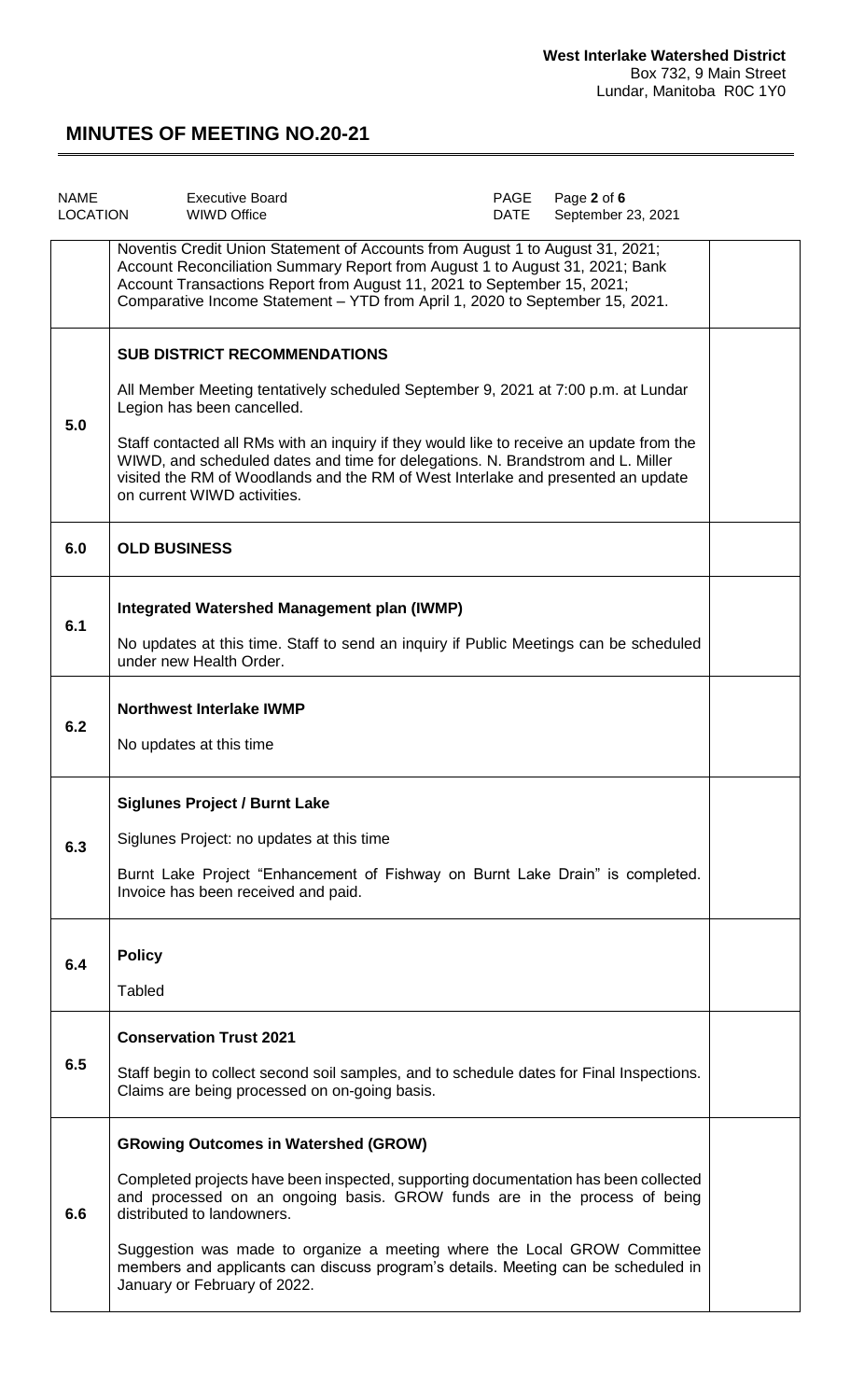| <b>NAME</b><br><b>LOCATION</b> | <b>Executive Board</b><br><b>WIWD Office</b>                                                                                                                                                                                                                                                                                                                                                                                                                                                                                                                                                                                                                                                                                                                                                                                                      | PAGE<br>DATE | Page 3 of 6<br>September 23, 2021 |  |
|--------------------------------|---------------------------------------------------------------------------------------------------------------------------------------------------------------------------------------------------------------------------------------------------------------------------------------------------------------------------------------------------------------------------------------------------------------------------------------------------------------------------------------------------------------------------------------------------------------------------------------------------------------------------------------------------------------------------------------------------------------------------------------------------------------------------------------------------------------------------------------------------|--------------|-----------------------------------|--|
| 6.7                            | <b>Ag Action Program / EFP</b><br>The Riparian Area Restoration and Enhancement Projects approved by the Ag Action<br>Program for \$81,550.00 is in progress. The goal is to erect approximately 7 km of<br>riparian fencing and to install 3 alternative watering systems. One alternative watering<br>system and 2.2 km of riparian fencing at Burnt Lake location has been completed.<br>Two alternative watering systems at Hatchery Drain are installed, fencing is in the<br>progress.                                                                                                                                                                                                                                                                                                                                                      |              |                                   |  |
| 6.8                            | <b>Winter Watering System Applications</b><br>One applicant completed the project, the system is missing some components.<br>Registered Letter was sent to the applicant informing that all components must be in<br>place before WIWD can issue the payment. Response has been received on August<br>18 <sup>th</sup> , 2021. The applicant has all intentions to complete the project by the end of<br>September 2021.                                                                                                                                                                                                                                                                                                                                                                                                                          |              |                                   |  |
| 6.9                            | <b>Green Team and Canada Summer Job</b><br>Green Team funding will be exhausted by the end of September. Remaining funds will<br>be received once Claim for Reimbursement is submitted.                                                                                                                                                                                                                                                                                                                                                                                                                                                                                                                                                                                                                                                           |              |                                   |  |
| 6.10                           | <b>MAW Convention</b><br>Emails with information pertaining to MAW Convention sent to all members. Rooms<br>are reserved. Registration is not completed at this time, staff is waiting for more<br>responses.                                                                                                                                                                                                                                                                                                                                                                                                                                                                                                                                                                                                                                     |              |                                   |  |
| 6.11                           | <b>Tree Program</b><br>WIWD received over 100 applications up to date. Many residents expressed deep<br>appreciation for this program. Tree Program remains to be a High Demand Program.                                                                                                                                                                                                                                                                                                                                                                                                                                                                                                                                                                                                                                                          |              |                                   |  |
| 7.0                            | <b>NEW BUSINESS</b>                                                                                                                                                                                                                                                                                                                                                                                                                                                                                                                                                                                                                                                                                                                                                                                                                               |              |                                   |  |
| 7.1                            | <b>WIWD Annual General Meeting (AGM)</b><br>The Board discussed the possibilities to hold an AGM. Tentatively the WIWD AGM is<br>scheduled for November 18, 2021 at 7:00 p.m. at Lake Francis Hall.<br>Chairs will phone sub districts members to initiate the AGM. Staff to provide Sub<br>District Chairs with contact phone numbers.                                                                                                                                                                                                                                                                                                                                                                                                                                                                                                           |              |                                   |  |
| 7.2                            | <b>Oak Hammock Marsh</b><br>The Harry J Enns Wetland Discovery Centre at Oak Hammock Marsh will once again<br>be visiting schools from November 2020 to April 2021 with its Virtual Wetland<br>Fieldtrips! Virtual Wetland Fieldtrips will be discounted to 100.00\$ (regular price<br>120.00\$) per class, and the Ecovan programming will be discounted to 500.00\$<br>(regular price 575.00\$) for up to 4 presentations at the school.<br>The Board discussed the possibility to sponsor school presentations this year, and<br>decided that the WIWD will be sponsoring if there is interest among the majority of<br>schools in the district. Staff to contact the schools.<br>Staff to contact Green Kids and to inquire if they are interested in providing<br>presentation relevant to the environmental protection in district schools. |              |                                   |  |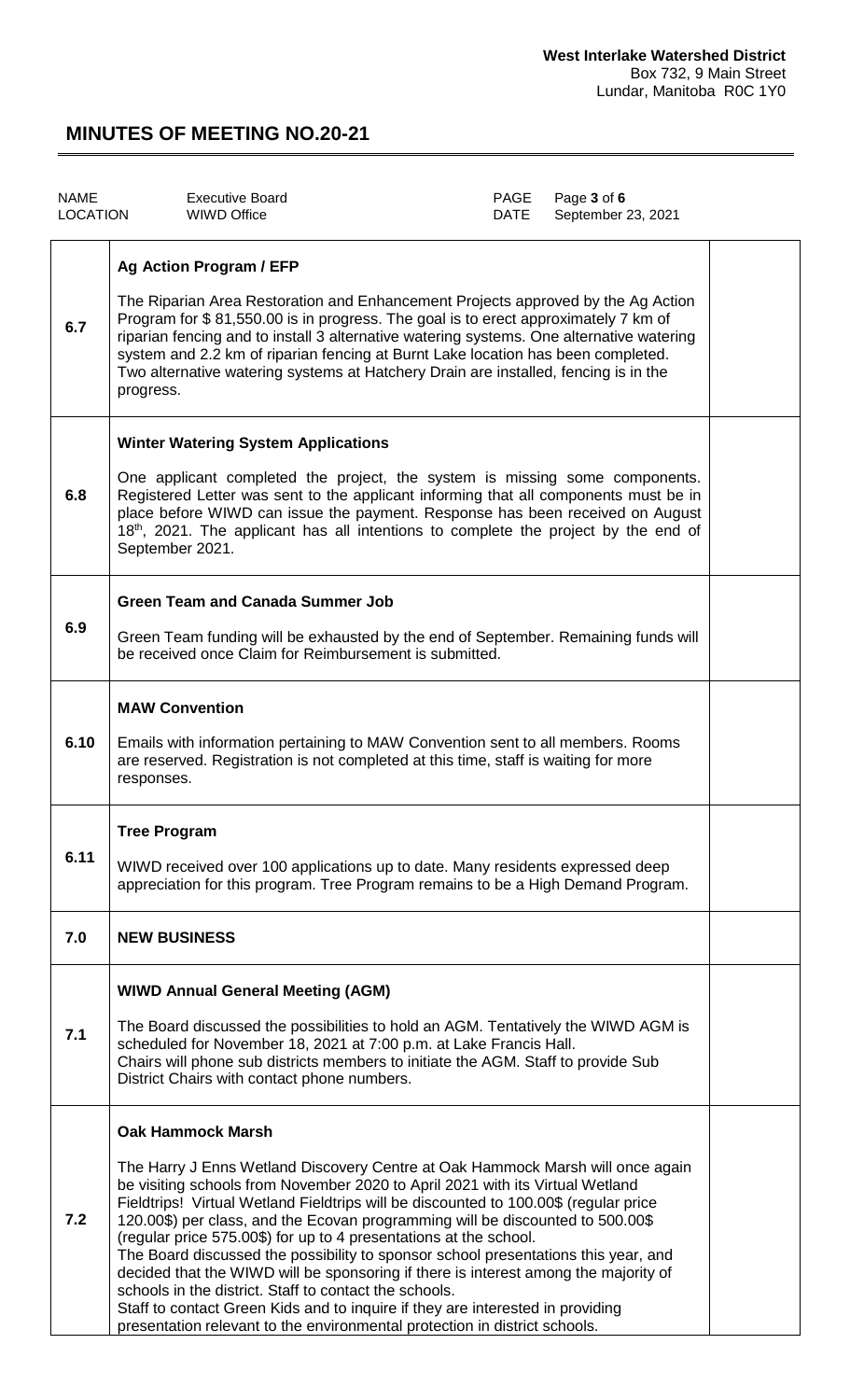| <b>NAME</b>     | <b>Executive Board</b>                                                                                                                                                                                                         | <b>PAGE</b> | Page 4 of 6        |              |
|-----------------|--------------------------------------------------------------------------------------------------------------------------------------------------------------------------------------------------------------------------------|-------------|--------------------|--------------|
| <b>LOCATION</b> | WIWD Office                                                                                                                                                                                                                    | DATE        | September 23, 2021 |              |
|                 | 147-21: L. Finney - B. Fleury<br>BE IT RESOLVED THAT the Board approved to sponsor up to 4 presentations per<br>the state of the second second second and the second second second second second second second second second s |             |                    | $\mathbf{C}$ |

|     | BE IT RESOLVED THAT the Board approved to sponsor up to 4 presentations per<br>school, if most schools are interested.                                                                                                                                                                                                                                                                                                                                                                                                                                                                                                                                                                                                                                                                                                                                                               | <b>CARRIED</b> |
|-----|--------------------------------------------------------------------------------------------------------------------------------------------------------------------------------------------------------------------------------------------------------------------------------------------------------------------------------------------------------------------------------------------------------------------------------------------------------------------------------------------------------------------------------------------------------------------------------------------------------------------------------------------------------------------------------------------------------------------------------------------------------------------------------------------------------------------------------------------------------------------------------------|----------------|
| 7.3 | <b>Relay Education</b><br>WIWD applied for wage subsidy to the RELAY EDUCATION. RELAY EDUCATION<br>Green Careers Program provides funds in partnership with the Department of Natural<br>Resources Science and Technology Internship Program (STIP) as part of the Youth<br><b>Employment Strategy.</b><br>Request for funds has been preapproved. WIWD is waiting for the Contribution<br>Agreement.                                                                                                                                                                                                                                                                                                                                                                                                                                                                                |                |
| 7.4 | Fish and Wildlife Enhancement Fund (FWEF) - Letter of Interest (LOI)<br>The call for the Fish and Wildlife Enhancement Fund (FWEF) Letters of Interest for the<br>Spring 2022 intake is now open.<br>FWEF provides funding to organizations supporting the enhancement of fish and<br>wildlife initiatives. The deadline for Letter of Interest submission is October 28, 2021.<br>The Board discussed possible projects and decided to submit application for the<br>Beardy Creek Fisheries Assessment and hatchery Drain Spawning Shoals installation.<br>Staff to contact First Nation representatives to seek support for the potential projects.                                                                                                                                                                                                                                |                |
| 7.5 | GROW 2022-2024<br>Manitoba Habitat Heritage Corporation's (MHHC) call for Letters of Interest (LOI) is<br>open with over \$9 million available in the granting pool. This is the only Trust intake for<br>funding decisions that will be announced in the spring of 2022.<br>Growing Outcomes in Watersheds (GROW) LOIs: due October 15th, 2021<br>WIWD will be requesting \$500000 from GROW Trust for 2022-2024.                                                                                                                                                                                                                                                                                                                                                                                                                                                                   |                |
| 7.6 | Ag Action 2022<br>Manitoba Agriculture and Resource Development department is pleased to announce<br>the next Ag Action Manitoba - Watershed Ecological Goods and Services intake<br>period. This year's application form will be available online beginning October 1st, and<br>applications can be submitted until November 5th.<br>New this year: Only one year projects will be eligible as Ag Action Manitoba will be<br>entering its final year of the agreement.<br>As before:<br>Separate applications will be required for each focus area<br>There is a \$100,000 funding cap per application<br>There is a \$300,000 funding cap per watershed per year. Each watershed is<br>defined as belonging to one integrated watershed management plan<br>WIWD will be submitting two applications for two focus areas: Soil Health<br>Improvement and Riparian Area Enhancement. |                |
| 7.7 | Web page updates<br>It was brought to attention that some outdated information was circulating on the<br>WIWD website. This information was related to a Job Advertisement that was posted<br>in 2020.<br>Information in question was posted under "News Feed". All Posts on the "News Page"<br>are accessible at any time, irregardless of time and year when it was posted.                                                                                                                                                                                                                                                                                                                                                                                                                                                                                                        |                |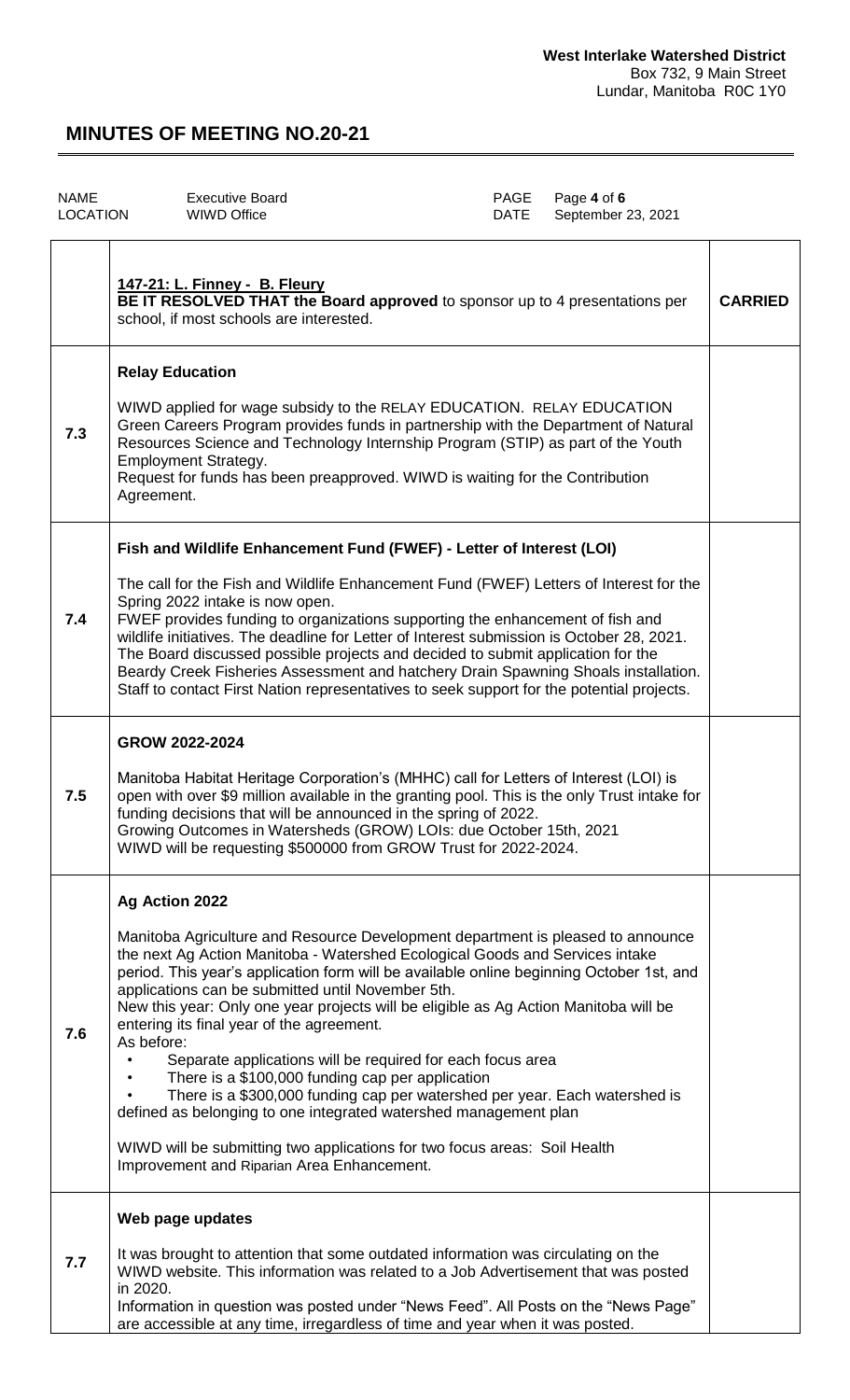$\overline{\phantom{a}}$ 

| <b>NAME</b><br><b>LOCATION</b> | <b>Executive Board</b><br>WIWD Office | DATE | PAGE Page 5 of 6<br>September 23, 2021 |  |
|--------------------------------|---------------------------------------|------|----------------------------------------|--|
|                                |                                       |      |                                        |  |

|      | The Board discussed if some information should be archived after certain period of<br>time. Throughout discussion the Board decided to keep old posts accessible at this<br>time.                                                                                                                                                                                                                                                                                                                                                                                                                                                                                                                                                                                                                                                                                                                                                                                                                                                                                                                                                                                                                                              |                |
|------|--------------------------------------------------------------------------------------------------------------------------------------------------------------------------------------------------------------------------------------------------------------------------------------------------------------------------------------------------------------------------------------------------------------------------------------------------------------------------------------------------------------------------------------------------------------------------------------------------------------------------------------------------------------------------------------------------------------------------------------------------------------------------------------------------------------------------------------------------------------------------------------------------------------------------------------------------------------------------------------------------------------------------------------------------------------------------------------------------------------------------------------------------------------------------------------------------------------------------------|----------------|
| 8.0  | <b>REPORTS</b>                                                                                                                                                                                                                                                                                                                                                                                                                                                                                                                                                                                                                                                                                                                                                                                                                                                                                                                                                                                                                                                                                                                                                                                                                 |                |
| 8.1  | Chairperson<br>Brief verbal update                                                                                                                                                                                                                                                                                                                                                                                                                                                                                                                                                                                                                                                                                                                                                                                                                                                                                                                                                                                                                                                                                                                                                                                             |                |
| 8.2  | <b>MAW Rep Report</b><br>Brief verbal update.                                                                                                                                                                                                                                                                                                                                                                                                                                                                                                                                                                                                                                                                                                                                                                                                                                                                                                                                                                                                                                                                                                                                                                                  |                |
| 8.3  | <b>Manager Report</b><br>Brief verbal update.                                                                                                                                                                                                                                                                                                                                                                                                                                                                                                                                                                                                                                                                                                                                                                                                                                                                                                                                                                                                                                                                                                                                                                                  |                |
| 8.4  | <b>Watershed Planner Report</b><br>Provincial update is on file at the office.                                                                                                                                                                                                                                                                                                                                                                                                                                                                                                                                                                                                                                                                                                                                                                                                                                                                                                                                                                                                                                                                                                                                                 |                |
| 9.0  | <b>IN CAMERA DISCUSSION</b><br>N/A                                                                                                                                                                                                                                                                                                                                                                                                                                                                                                                                                                                                                                                                                                                                                                                                                                                                                                                                                                                                                                                                                                                                                                                             |                |
| 10.0 | <b>CORRESPONDENCE</b><br>$\triangleright$ Email from A. McLean pertaining upcoming Board Governance Workshop.<br>Board Member Self-Evaluation form was provided to each Board Member;<br>> Administrators Meeting took place in Brandon on September 14-16, 2021. L.<br>Miller was unable to attend the meeting;<br>> Update on Public Health Order;<br>$\triangleright$ WIWD provided a Letter to the Manitoba Association of Watersheds (MAW) to<br>support their effort to lead the development of a Prairie region proposal in<br>response to Agriculture and Agri-Food Canada's Agricultural Climate Solution<br>(ACS): On-Farm Climate Action Fund Call for Proposals. Letter presented to the<br>Board;<br>$\triangleright$ Email from Moira Somers, expressing appreciation for the Tree Program, and<br>inquiring if the WIWD is looking for volunteers to serve on the Board or on<br>committee:<br>$\triangleright$ Two pages – March and August – have been designed for the Bull Sale<br>Calendar. Proofed pages were presented to the Board;<br>> Water Availability and Drought Conditions Report, August 2021;<br>> Lake Manitoba Lake St. Martin Outlet Channels Project Newsletter, Issue 9,<br>August 2021; |                |
| 11.0 | <b>NEXT MEETING:</b><br>October 21, 2021<br>9:00 A.M.<br>To be determined                                                                                                                                                                                                                                                                                                                                                                                                                                                                                                                                                                                                                                                                                                                                                                                                                                                                                                                                                                                                                                                                                                                                                      |                |
| 12.0 | <b>ADJOURNMENT</b><br>148-21: B. Sigfusson - B. Fleury<br>BE IT RESOLVED THAT we adjourn at 11:30 a.m.                                                                                                                                                                                                                                                                                                                                                                                                                                                                                                                                                                                                                                                                                                                                                                                                                                                                                                                                                                                                                                                                                                                         | <b>CARRIED</b> |